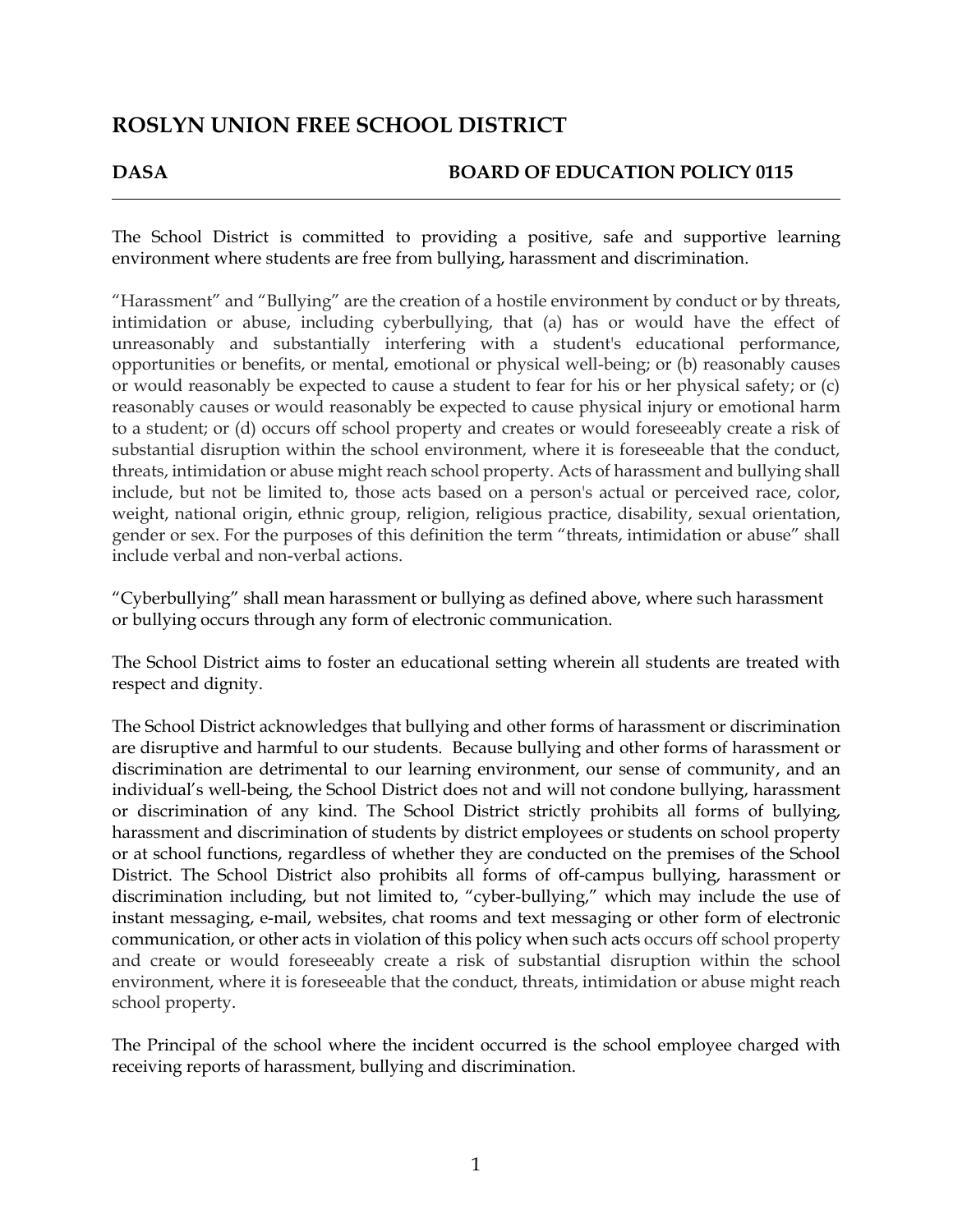## **DASA BOARD OF EDUCATION POLICY 0115**

Any student who believes that he or she is being bullied, harassed or discriminated against, or who has knowledge of bullying, harassing or discriminating behavior should report it. Students may make oral or written reports of bullying, harassment or discrimination to any staff member.

All School District personnel are responsible for taking action if they become aware of any bullying, harassment or discrimination against a student. Staff members must make an oral report promptly of all complaints of bullying, harassment, and discrimination that they receive from students or others, whether oral or written, as well as any instances of bullying, harassment or discrimination that they are aware of, to the Principal of the school where the incident occurred not later than one school day after receipt of a report or witnessing an incident and must file a written report with the Principal of the school where the incident occurred not later than two school days after making the oral report.

Bullying, harassment or discrimination of a sexual nature, as defined by the School District's sexual harassment policy, must be reported to the School District's Title IX officer. Bullying, harassment or discrimination which involves criminal activity, or where there is reasonable belief that criminal activity may occur, must be immediately reported to the Principal of the school where the incident occurred. If the Principal of the school where the incident occurred believes that any harassment, bullying or discrimination constitutes criminal conduct, he/she shall promptly notify the appropriate local law enforcement agency. To the extent possible, allegations of bullying, harassment or discrimination will be kept confidential; however, the School District reserves the right to disclose the identity of the parties and witnesses in appropriate circumstances to individuals with a need to know.

The Principal of the school where the incident occurred will lead the investigation of all reports of harassment, bullying and discrimination and will ensure each investigation is completed promptly after receipt of any written report. All reports of bullying, harassment or discrimination will be thoroughly investigated and prompt action will be taken by the school where the incident occurred to address the verified allegations, including the imposition of appropriate disciplinary measures in accordance with applicable law and the School District's Code of Conduct. Actions will be reasonably calculated to end the harassment, bullying or discrimination, eliminate any hostile environment, create a more positive school culture and climate, prevent recurrence of behavior, and ensure the safety of the student(s) against whom the bullying, harassment or discrimination was directed. Actions shall be consistent with the guidelines created by the School District, in accordance with law and this policy, for measured, balanced and age-appropriate responses to instances of harassment, bullying and discrimination.

All Principals shall make regular reports to the Superintendent on data and trends related to harassment, bullying and discrimination in their schools.

The School District expressly prohibits any retaliation against complainants, victims, witnesses and/or any individuals, who initiate, testify, participate or assist in the investigation of any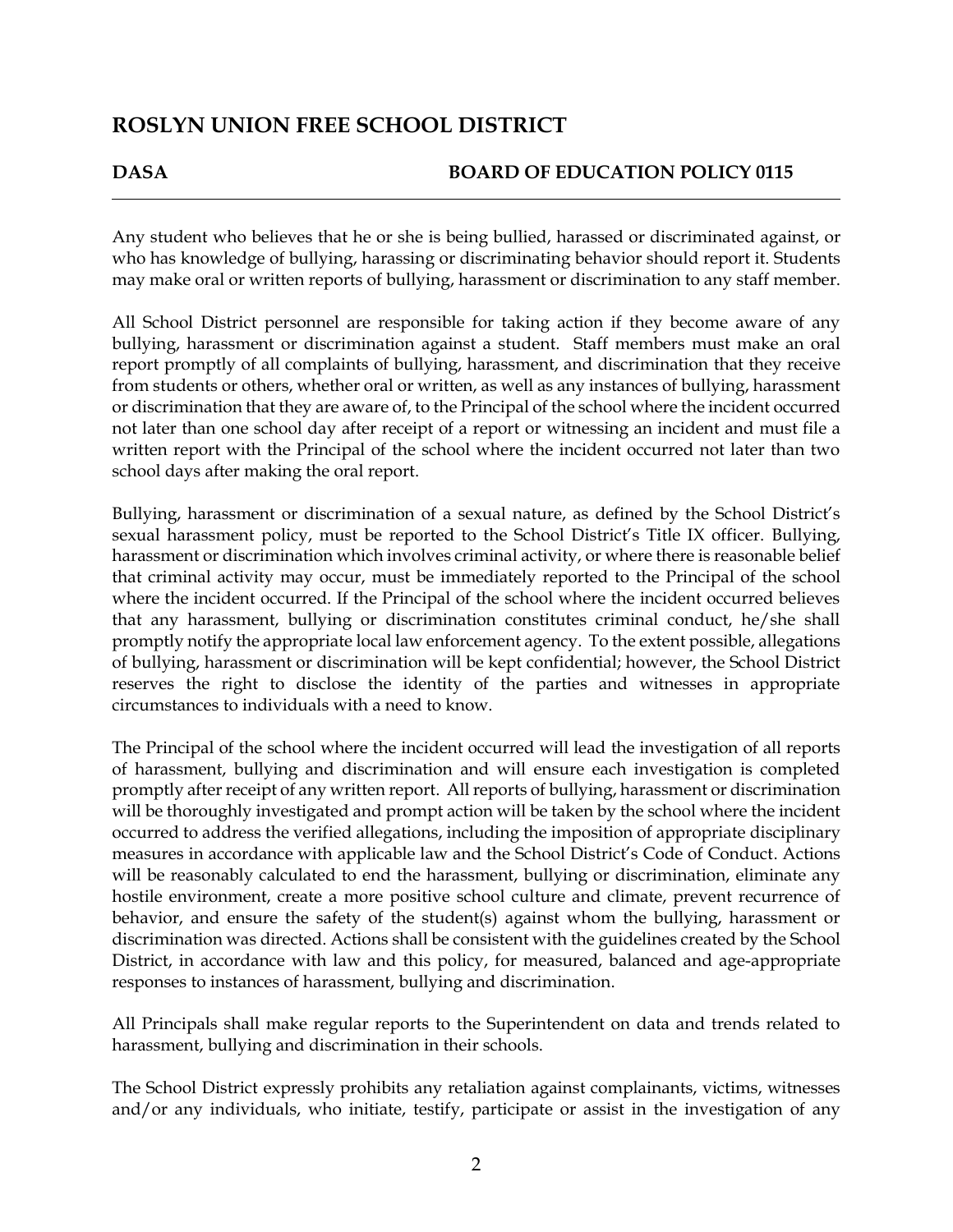## **DASA BOARD OF EDUCATION POLICY 0115**

allegation or report of bullying, harassment or discrimination. The School District's administrators will monitor participants in investigations and victims of bullying, harassment or discrimination to ensure that the behavior has ceased, no retaliation has occurred and support or counseling has been afforded to the involved individuals, as needed.

The School District will create guidelines for training and will provide training to staff, in accordance with the requirements of state law and the Regulations of the Commissioner of Education, which will include, but not be limited to:raising awareness and sensitivity to potential bullying, harassment or discrimination and the effects of bullying, harassment or discrimination, including cyberbullying, on students; enabling staff to prevent and respond to incidents of bullying, harassment or discrimination; addressing social patterns of harassment, bullying and/or discrimination, the identification and mitigation of such acts, and strategies for effectively addressing problems of exclusion, bias and aggression in educational settings; ensuring effective implementation of school policy on conduct and discipline; and including safe and supportive school climate concepts in curriculum and classroom management.

The School District shall ensure that the course of instruction in grades kindergarten through twelve includes a component on civility, citizenship and character education. Such component shall instruct students on the principles of honesty, tolerance, personal responsibility, respect for others, with an emphasis on discouraging acts of harassment, bullying and discrimination, observance of laws and rules, courtesy, dignity and other traits which will enhance the quality of their experiences in, and contributions to, the community. The component shall support the development of a school environment free of harassment, bullying and discrimination and shall also include instruction on the safe, responsible use of the internet and electronic communications. For purposes of this policy, "tolerance," "respect for others" and "dignity" shall include awareness and sensitivity to bullying, discrimination or harassment and civility in the relations of people of different races, colors, weights, national origins, ethnic groups, religions, religious practices, mental or physical abilities, sexual orientations, genders and sexes.

In accordance with state law, the Superintendent of Schools shall ensure that at least one staff member at every school be designated as a Dignity Act Coordinator who is approved by the Board and who will be instructed in the provisions of the Dignity for All Students Act; thoroughly trained to handle human relations in the areas of race, color, weight, national origin, ethnic group, religion, religious practice, disability, sexual orientation, gender and sex; and provided training: (1) which addresses the social patterns of harassment, bullying and discrimination, including but not limited to those acts based on a person's actual or perceived race, color, weight, national origin, ethnic group, religion, religious practice, disability, sexual orientation, gender, and sex; (2) in the identification and mitigation of harassment, bullying and discrimination; and (3) in strategies for effectively addressing problems of exclusion, bias, and aggression in educational settings. Each Coordinator shall be employed by the District and be licensed and/or certified by the Commissioner as a classroom teacher, school counselor, school psychologist, school nurse, school social worker, school administrator or supervisor, or